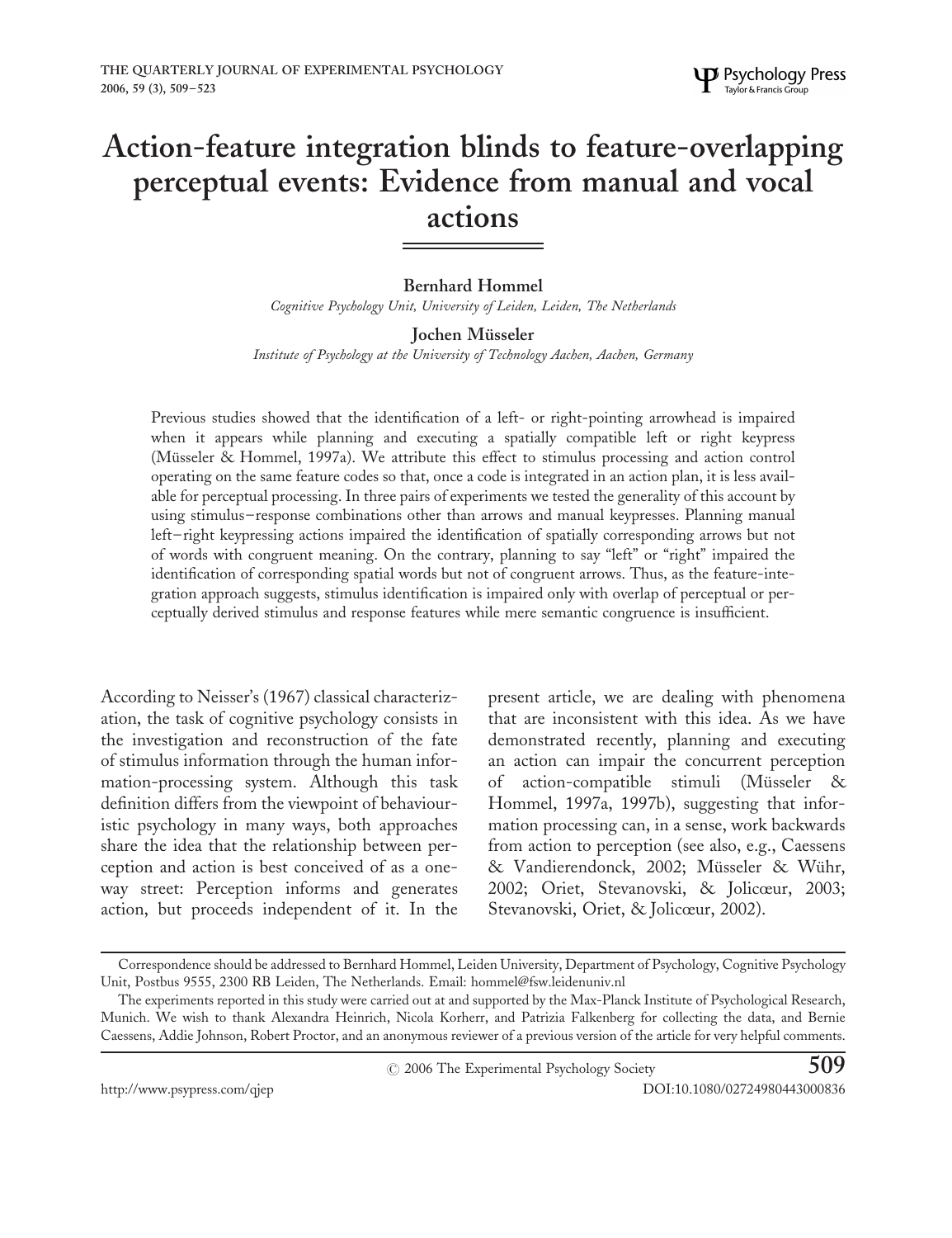# Action-effect blindness

In the Müsseler and Hommel (1997a) study, participants performed two overlapping tasks. For one task, they were signalled by a stimulus (S1) to prepare a left or right keypress (R1). Whenever they felt well prepared, they indicated this by pressing both the left and the right response key simultaneously (the "ready response") and then immediately carried out the prepared response (i.e., R1). For the other task, a masked stimulus (S2)—a left- or right-pointing arrowhead—was presented and later identified at leisure by means of another left-right keypress (R2). Importantly, the experiment was designed such that the ready response triggered the presentation of S2, so that its presentation fell into an interval where the activation of the plan to perform R1 should be at maximum. The outcome was very consistent across five variations of this basic task: Identification of S2 was impaired when it corresponded to R1 (e.g., if a left-pointing arrowhead appeared while planning a left keypress) relative to when it did not correspond (e.g., if a left-pointing arrowhead appeared while planning a right keypress). In a follow-up study, Müsseler and Hommel (1997b) observed that even the detection of S2 is worse with R2 –S1 correspondence than with noncorrespondence. That is, planning an action hampers the perception of an object that the action shares features with. As action planning must be in terms of yet to-be-produced features, hence, intended action effects, Müsseler and Hommel called their observation action-effect blindness (AEB).

The findings of Müsseler and Hommel raise two important questions: Why does action planning affect object perception at all, and why is this effect negative (e.g., as opposed to positive effects of stimulus – response compatibility; see Hommel & Prinz, 1997)? As to the first question, Müsseler and Hommel (1997a; Hommel, Müsseler, Aschersleben, & Prinz, 2001a) have suggested that the cognitive coding of perceptual features and of (to-be-produced or anticipated) action features may take place in the same representational medium (common coding: Prinz,

1997), so that the same code would be involved in coding, say, a left-side object and a left-hand action. If so, code activation in the process of perceptual coding is likely to produce side effects for the planning of feature-overlapping actions (as demonstrated by stimulus – response compatibility effects) and vice versa. Such a view runs counter to the separation of perceptual and action-related domains in most available stage models of human information processing, and it challenges the commonly accepted assumption of a unidirectional information flow from perception to action. But it can easily account for why action planning can affect perceptual processes.

As to the second question of why the effect of action planning on perception is negative rather than positive, two explanations have been suggested so far. One explanation assumes that the activation and use of a feature code in the process of planning and executing an action leads to a temporary self-inhibition of this code (Müsseler & Hommel, 1997a, following MacKay, 1986). Accordingly, using the code LEFT, say, for planning a left keypress would result in a suppression of this code below baseline activity as soon as the planning process is completed, and the action is carried out. If so, and given the common-coding principle, this would mean that the LEFT code would be temporarily unavailable for coding processes, so that "left" objects would be more difficult to code than "right" objects. If this explanation would hold, AEB effects should be restricted to an interval that begins with the transition from planning to execution and ends some time (that depends on the code's refractory phase) after execution. This prediction has been tested by Caessens, Lammertyn, Van der Goten, De Vooght, and Hommel (1997) and Wühr and Müsseler (2001) by presenting S2 at several points in time before or after execution of R1. However, findings revealed that, first, effects on perception begin briefly after R1 planning starts and, second, postexecution presentation of S2 does not yield bigger effects than preexecution presentation—if anything, the effect decreases after execution.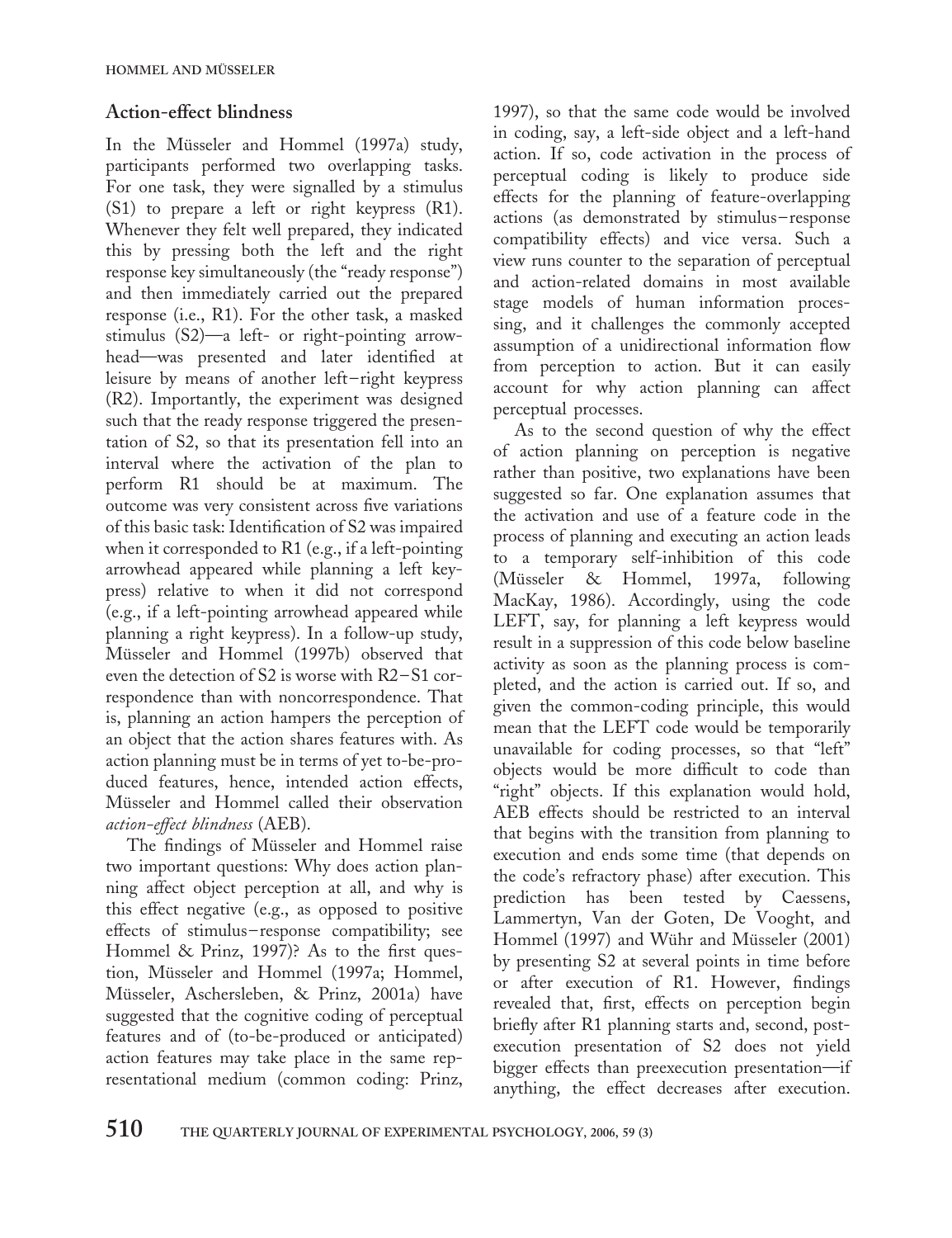Obviously, this rules out an interpretation of AEB in terms of code (self-)inhibition.

Another, more tenable, explanation of why the effect of action planning on perception is negative is based on the idea that action planning consists of two phases: the first involving the specification of action features and the activation of their codes, and the second the integration of activated feature codes into a coherent action plan (Hommel, 1998; Hommel et al., 2001a; Stoet & Hommel, 1999). According to this two-phase model, feature overlap between action plans and perceptual objects yields positive effects during the activation phase, because an already activated feature code should facilitate feature coding. However, once a code is integrated into an action plan, it "belongs" to, or is "occupied" by it until the structure gets disintegrated—which is presumably the case after the action is executed. Given the common-coding principle, this means that an integrated code is not, or at least not that easily, available for other coding processes, so that planning a "left" action should impair the perceptual coding of "left" objects or events. Clearly, such an integration account of AEB is more consistent with the observation that perception is impaired from the beginning of action planning all the way to execution. Moreover, the code-occupation or integration account is supported by, and provides, a general framework for accounting for a whole number of negative correspondence effects, be it from action planning on planning another action (Stoet & Hommel, 1999), from stimulus perception on perceiving another stimulus event (Wühr, Knoblich, & Müsseler, 2005; Wühr & Müsseler, in press), or from perception on action planning (Stoet & Hommel, 2002).

#### Aim of present study

Up to now, AEB has been investigated with manual actions defined in terms of left and right, and with to-be-identified or to-bedetected left- and right-pointing arrows. Arrows as stimuli have several advantages. Importantly, they have a perceptual, directional, and deictic feature that can be varied to create

spatial feature overlap or nonoverlap with a planned response. Recent studies indicate indeed that left or right arrows can induce automatic shifts of spatial attention (Hommel, Pratt, Colzato, & Godijn, 2001b; Pratt & Hommel, 2003) and activate corresponding responses in a more automatic fashion than, say, the letters L and R do (Kopp, Mattler, & Rist, 1994; Wascher, Reinhard, Wauschkuhn, & Verleger, 1999). Even more importantly, the fact that arrows possess intrinsic spatial features means that the location of the arrow does not need to vary. Had previous studies varied the arrow's location, it would have been difficult to attribute the occurrence of AEB to feature overlap. Assume, for instance, that we would have presented some stimulus without intrinsic spatial features (a letter, say) at a left or right location and would have found that preparing a response is associated with poorer identification of such stimuli if appearing on the corresponding side. If so, this might have been due to feature overlap but it may also have resulted from attentional factors, such as inhibiting representations of stimuli appearing on the same side of the planned response. Yet, as the stimuli of choice were centrally presented arrows, an attentional account can be ruled out from the beginning.

However, arrow stimuli have some disadvantages as well. Namely, even if (and, perhaps, because) in everyday life arrows are often used directionally and deictically (e.g., to direct navigation or to point to objects), arrows' associations with their spatial meaning must be highly overlearned. Consequently, we cannot be sure that what was crucial for producing AEB was actually a perceptual feature and its overlap with the planned response. Instead, it may have been the arrow's meaning and its relation to the meaning of the planned response (cf. Stevanovski, Oriet, & Jolicœur, 2003). On the one hand, this would not necessarily rule out an account in terms of feature integration and code occupation—after all, there is no reason to exclude the possibility that abstract features like the meaning of a stimulus or response are integrated in the course of perception or action planning. On the other hand,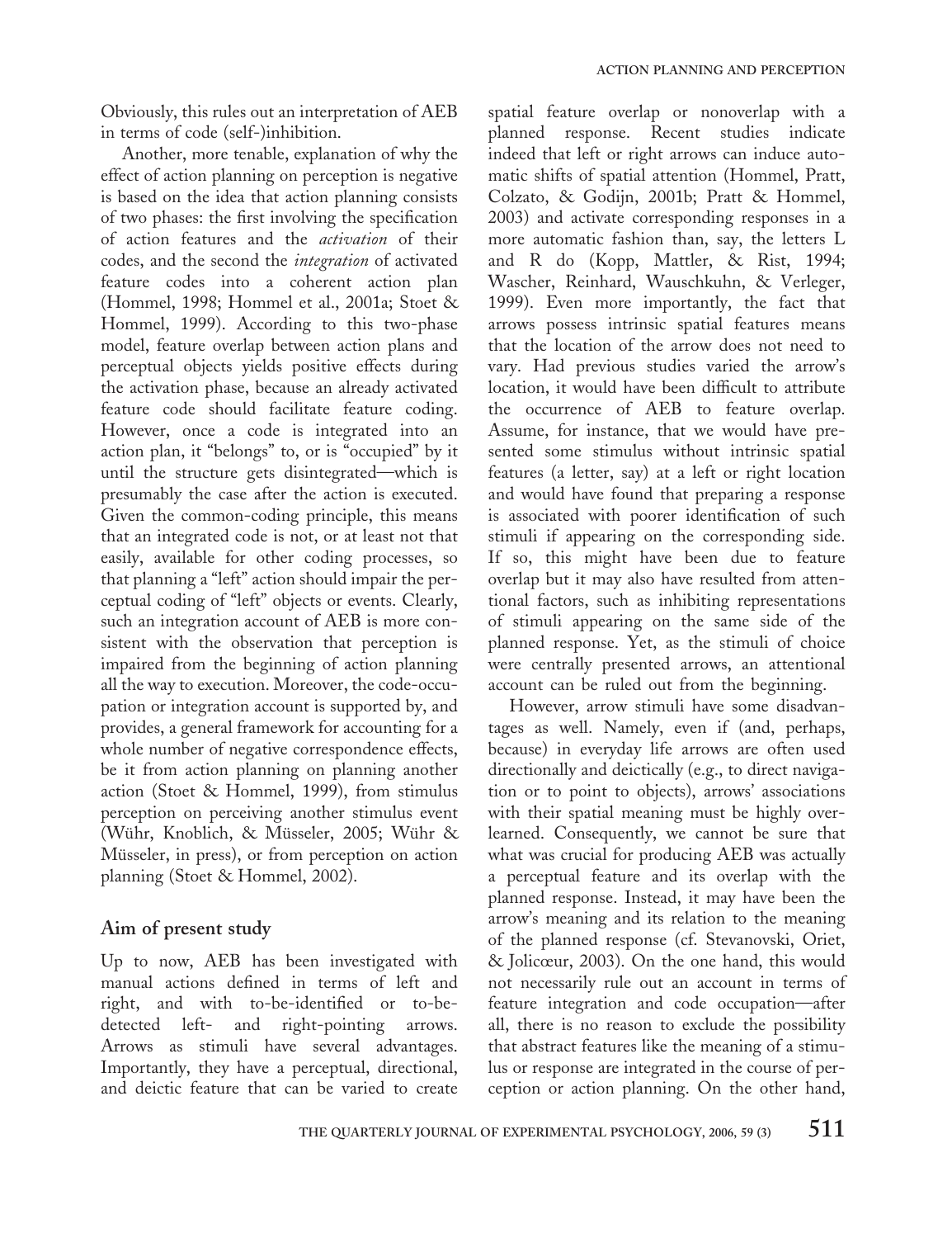however, it is clear that a model that only applies to highly abstract features has a much more limited scope than a model that allows for any kind of perceptual and action features to interact with each other. Therefore, the present study aimed at testing whether interactions between action planning and perception can be demonstrated for perceptual features instead of meanings. Moreover, we wanted to see whether AEB can be demonstrated for stimulus – response combinations other than arrows and manual left – right keypresses. This purpose is of considerable importance for the generality of the integration approach.

### EXPERIMENT 1

In Experiment 1 we tested whether the overlap in meaning between R1 and S2 is sufficient to create AEB or whether the overlap must be related to perceptual (stimulus and response) features. Experiment 1A was an attempt to replicate AEB with a slightly simplified design that allowed us to abandon Müsseler and Hommel's (1997a) "ready response". The sequence of events is shown in Figure 1: The word *left* or *right* was the signal to prepare a left or right keypress response that was carried out as soon as a "Go" signal (a red frame) appeared. A pattern-masked arrow was presented either before the Go signal (response-signal – stimulus onset asynchrony,  $RSOA<sup>1</sup> = -800$  or  $-400$  ms), simultaneously with it  $(RSOA = 0 \text{ ms})$ , or shortly after  $(RSOA = 400 \text{ ms})$ . After carrying out the prepared response, participants were asked to identify the direction in which the arrow (S2) pointed. In view of the findings of Müsseler and Hommel (1997a) we expected identification to be impaired with spatially compatible R1-S2 pairings as compared to incompatible pairings. Moreover, given



Figure 1. Schematic diagram of the sequence of events in Experiment 1. The interval between frame onset and Go signal (a coloured frame) was always 1,200 ms, resulting in an interval between S1 and Go signal of 2,200 ms. The masked S2 could appear 800, 400, or 0 ms before Go signal onset, or 400 ms thereafter.

the observations of Wühr and Müsseler (2001) this compatibility cost should be present from the beginning—that is, as soon as R1 is sufficiently prepared.

In Experiment 1B we modified R1, the tobe-planned response: Participants did not prepare a manual keypress but the vocal utterance "left" or "right", while the remaining procedure was as in Experiment 1A (Table 1 provides an overview of stimulus and response modes in Experiments  $1-3$ ). If only the correspondence in meaning between R1 and S2 mattered for AEB then this modification should not change the results. That is, preparing a left keypress, say, should impair the identification of a left-pointing arrow just as much as preparing the vocal response "left". However, if the overlap of perceptual features played a role in AEB, using vocal responses—which do not share any perceptual spatial features with arrows—should eliminate or at least reduce the compatibility effect.

 $1$  Note that this measure refers to the interval between the onset of S2 and the onset of the Go signal, not the onset of R1 itself. As the mean reaction time (RT) to the Go signal was greater than zero, the actual interval between onset of S2 and onset of R1 was greater by this difference. In other words, our measure underestimates the S2–R1 interval by up to 380 ms, the maximum RT in Experiment 1. However, given the negligible effects of the S2–R1 interval on AEB that we obtained in previous studies (e.g., Müsseler & Hommel, 1997a, 1997b; Müsseler & Wühr, 2002; Wühr & Müsseler, 2001), we can safely ignore this issue.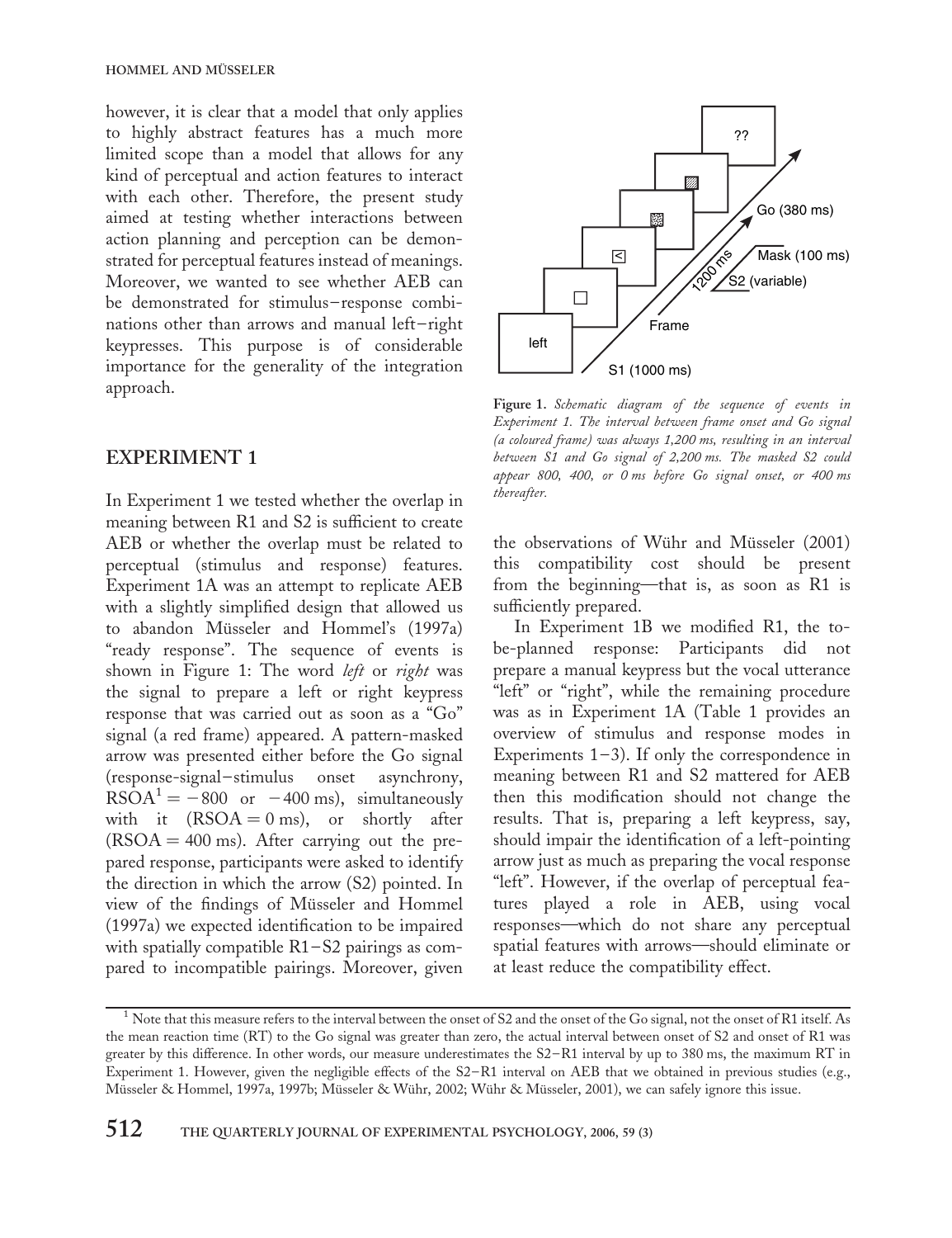Table 1. Overview of stimulus and response modes in Experiments  $1 - 3$ 

| Experiment | Stimulus 1 | Response 1 | Stimulus <sub>2</sub> |  |
|------------|------------|------------|-----------------------|--|
| 1A         | word       | manual     | arrow                 |  |
| 1B         | word       | vocal      | arrow                 |  |
| 2A         | word       | vocal      | arrow                 |  |
| 2B         | digit      | vocal      | arrow                 |  |
| 3A         | arrow      | manual     | word                  |  |
| 3B         | arrow      | vocal      | word                  |  |

### Method

#### Participants

A total of 52 adults were paid to participate, 24 in Experiment 1A and 28 in 1B. Experiments were run in single sessions of about  $45 \text{ min.}^2$ Participants reported having normal or corrected-to-normal vision and audition, and they were not familiar with the purpose of the experiment.

#### Apparatus and stimuli

The experiment was controlled by a Hewlett Packard PC, attached to an Eizo 9080i monitor for stimulus presentation. Manual responses were performed by pressing the left or right shift key of the computer keyboard with the left and right index finger, respectively. To measure vocal responses, the PC was interfaced with an A/D card (Data Translation 2821) for the sampling of vocal input and was connected with a terminal (used by the experimenter) via serial interface. Participants wore headphones with an integrated microphone (Sennheiser HMD 224), which registered the onset of the vocal R1. Response content was monitored and checked online by the experimenter.

Viewing distance was about 60 cm. There were four types of relevant stimulus: S1, S2, a mask, and a Go signal. S1 indicated the first response (R1) and appeared in white at the centre of the black screen. It consisted of the words "Links" and

"Rechts" (German for left and right). S1 was followed by a white frame of  $10 \times 10$  pixels at screen centre. The change of the colour of the frame into red signalled the performance of R1. The frame also circumscribed the area where S2 could appear. S2 consisted of a single arrowhead presented in white at screen centre, and it was followed by a mask consisting of a varying, randomly determined black-and-white pixel pattern filling the frame area. S2 was to be identified at leisure after performing R1.

#### Design and procedure

Each session consisted of 4 practice blocks and 12 experimental blocks. Each block was composed of 16 randomly ordered trials, resulting from the combinations of two types of R1 (left vs. right), two types of S2 (left vs. right), and four RSOAs. After an intertrial interval of 3 s each trial began with the presentation of S1, the R1 cue, for 1 s. The left- and right-hand keypresses (in Experiment 1A) or the vocal utterances "left" and "right" (in Experiment 1B) were indicated by the German words for "left" and "right", respectively. Participants were informed that the Go signal would appear soon after S1 and were urged to prepare R1 as well and as quickly as possible. S1 was then replaced by the empty frame, followed by the Go signal that appeared 1.2 s after S1 offset.

If a response was registered before the Go signal, or if R1 was not registered 380 ms after the onset of the Go signal, the trial was interrupted immediately and repeated later in the block. S2 was presented 800 or 400 ms before the Go signal, together with, or 400 ms after, the onset of the Go signal, corresponding to the RSOAs of  $-800$ ,  $-400$ , 0, and 400 ms. After a variable presentation time the mask appeared for 100 ms, followed by a blank screen. Presentation time was set to three screen cycles (42 ms) at the beginning of the experiment and then adjusted after every 16-trial block. If identification errors were

<sup>&</sup>lt;sup>2</sup> For reasons that are unrelated to the present study, participants of Experiment 1B also took part in a second session on another day. However, here we report only results from the first session, so that the findings can be directly compared to the other experiments.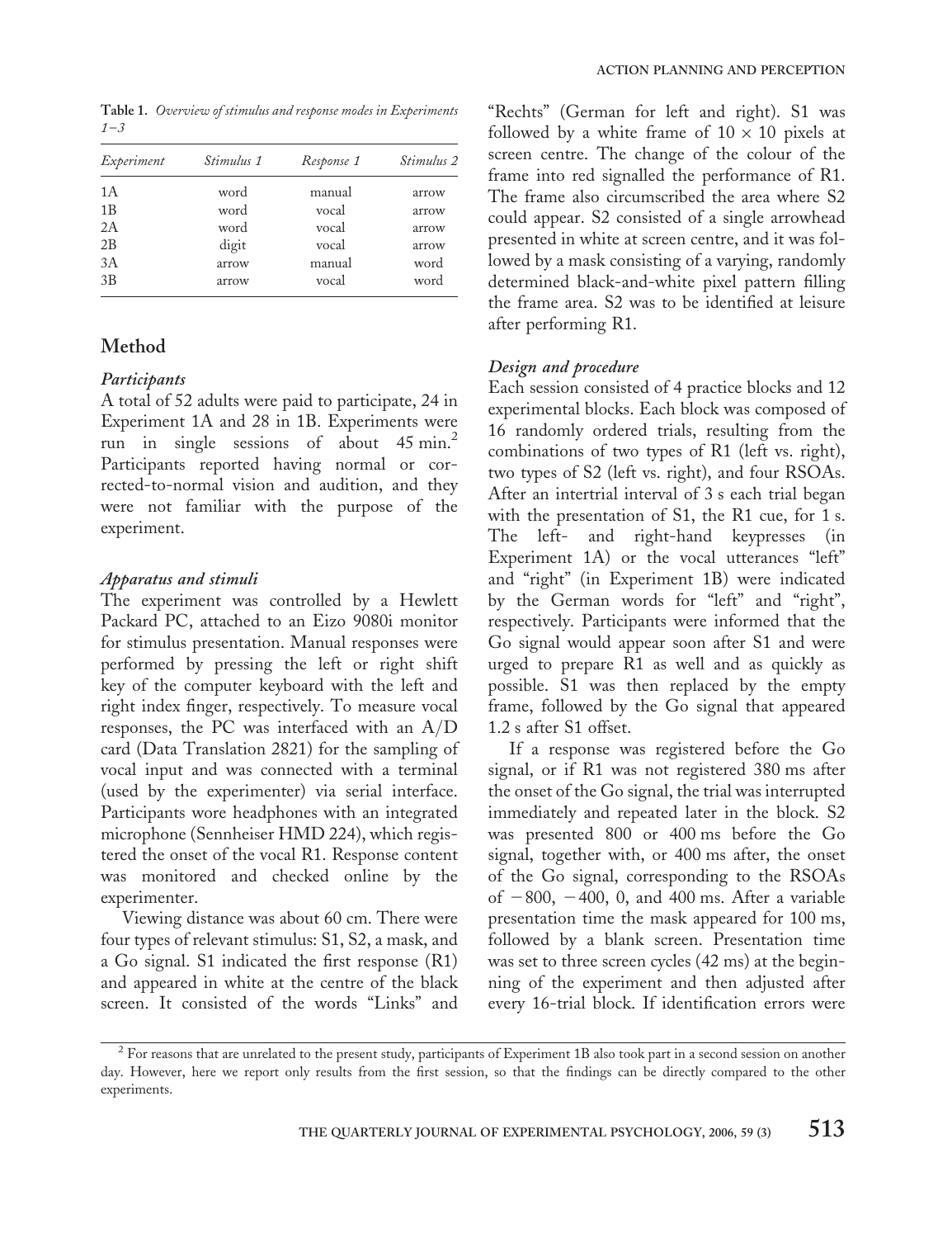made in more than 40% of the preceding trials then presentation time was increased by one screen cycle, and if in less than 20% it was decreased by one screen cycle (if possible). Note that each block comprised all possible conditions, so that conditions and presentation time were not confounded.

If R1 was given in time, 1.5 s later two question marks appeared on the screen to request an unspeeded identification response to S2. Leftand right-pointing arrows were identified by pressing the left- and right-hand response keys, respectively. There was no feedback about the accuracy of S2 identification. However, if R1 turned out to be incorrect, feedback was given, and the trial was repeated at a random position at the remainder of the block (i.e., identifications accompanied by incorrect R1s were not analysed). Participants could take a break after the four practice blocks and after the first half of the experimental blocks.

#### Results

For each experiment, the percentage of correct S2 identifications was calculated as a function of compatibility between R1 and S2, and of RSOA (see Table 2).<sup>3</sup> Analyses of variance (ANOVAs) were run on these data with compatibility and RSOA as within-participants variables. The significance criterion was set to  $p < .05$  for all analyses.

In Experiment 1A, the main effects of compatibility,  $F(1, 23) = 5.48$ ,  $MSE = 396.50$ ,  $p < .05$ , and RSOA,  $F(3, 69) = 5.56$ ,  $MSE =$ 82.49,  $p < .01$ , were significant, whereas the interaction fell short of the significance criterion,  $F(3, 69) = 2.33, MSE = 43.66, p = .082.$ Identification performance was worse with compatibility between R1 and S2 than with incompatibility, and this effect tended to decrease with increasingly positive RSOA (Table 2).

In Experiment 1B, the main effects of compatibility,  $F(1, 27) = 4.84$ ,  $MSE = 678.92$ ,  $p < .05$ ,

Table 2. Identification accuracy<sup>a</sup> in Experiments  $1-3$  as a function of compatibility between Response 1 and Stimulus 2, and of the interval between Go signal for Response 1 and Stimulus 2

|            |                            | Response-signal-stimulus onset<br>asynchrony <sup>b</sup> |              |      |            |
|------------|----------------------------|-----------------------------------------------------------|--------------|------|------------|
| Experiment | $R1-S2$                    | $-800$                                                    | $-400$       | 0    | <i>400</i> |
| 1 A        | Compatible                 | 77.1                                                      | 80.0         | 83.3 | 86.6       |
|            | Incompatible               | 85.9                                                      | 89.6         | 87.0 | 91.5       |
| 1B         | Compatible                 | 87.8                                                      | 83.6         | 84.4 | 88.4       |
|            | Incompatible               | 80.1                                                      | 73.1         | 78.1 | 82.3       |
| 2A         | Compatible<br>Incompatible | 72.9<br>65.9                                              | 85.5<br>82.6 |      |            |
| 2B         | Compatible                 | 83.6                                                      | 86.2         | 90.6 | 89.0       |
|            | Incompatible               | 84.4                                                      | 87.9         | 89.9 | 91.9       |
| 3A         | Compatible                 | 84.5                                                      | 86.6         | 89.4 | 91.7       |
|            | Incompatible               | 86.5                                                      | 84.2         | 90.6 | 92.5       |
| 3B         | Compatible                 | 84.1                                                      | 80.1         | 86.1 | 87.7       |
|            | Incompatible               | 88.6                                                      | 86.8         | 87.0 | 92.0       |

Note: S2 preceded the Go signal with negative RSOAs and followed it with positive RSOAs.  $R1 =$  Response

1.  $S2 =$  Stimulus 2.

Percentage correct. <sup>b</sup>In ms.

and RSOA,  $F(3, 81) = 5.35$ ,  $MSE = 99.88$ ,  $p < .01$ , were significant, whereas the interaction fell short of the significance criterion,  $F < 1.3$ . In contrast to Experiment 1A, identification performance was better with compatibility between R1 and S2 than with incompatibility (cf. Table 2). The RSOA effect was due to performance being better with the longest negative and positive RSOAs than with RSOAs of  $-400$  or 0 ms.

#### Discussion

The results are clear-cut. First, the findings of Müsseler and Hommel (1997a) were fully

 $3$  Given that numerous previous investigations revealed no interesting (e.g., compatibility) effects on R1 (Müsseler & Hommel, 1997a, 1997b; Müsseler & Wühr, 2002; Wühr & Müsseler, 2001) we did not record reaction times and errors for this response. However, note that the setup of the experiment made sure that only trials with a fast and correct R1 were considered—that is, only trials of which we can assume that the planning of R1 really took place.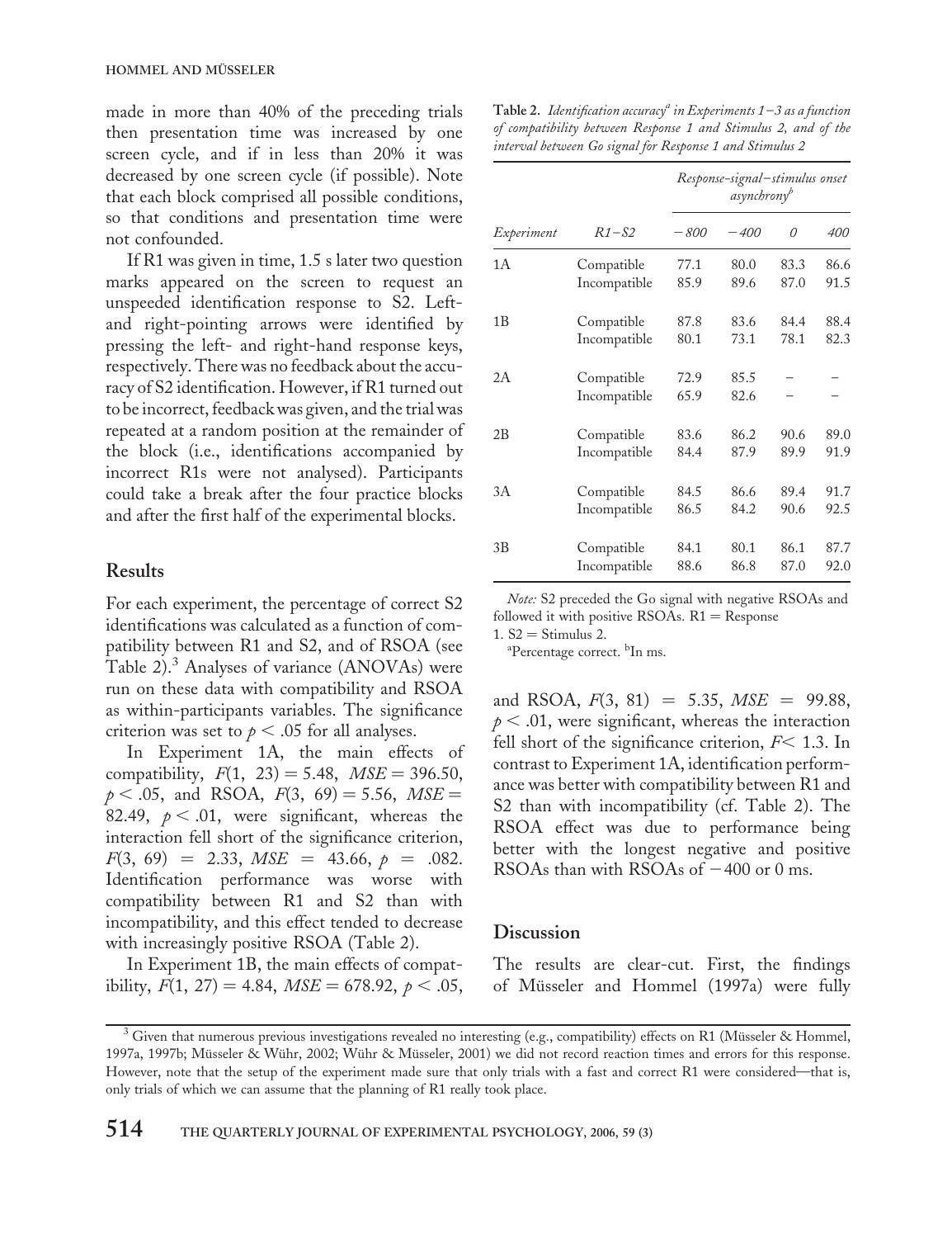replicated with a simplified procedure in Experiment 1A. That is, preparing a spatially defined manual response impaired the identification of a spatially corresponding stimulus. Second, in line with Wühr and Müsseler (2001) this effect was clearly present from the earliest RSOA on. That is, it was by no means restricted to the time after the response, as a code inhibition account of AEB would predict. If anything, the effect tends to become smaller when S2 comes after the Go signal. Third, and most important for our present purpose, AEB was only observed in Experiment 1A and not in Experiment 1B. This suggests that some abstract, meaning-based relationship between R1 and S2 is insufficient to produce AEB. Rather, the effect seems to depend on the overlap of perceptual features, as implied by a feature-integration/code-occupation account. Surprisingly, however, the compatibility effect in Experiment 1B was not just absent but positive, and significantly so, an observation that we investigated in the following experiment.<sup>4</sup>

### EXPERIMENT 2

To explain the positive compatibility effect in Experiment 1B one may first think of a priming account that focuses on the relationship between S1 and S2. Indeed, in several studies on AEB, either S1 and S2 were of the same format (e.g., Müsseler & Hommel, 1997a) or they at least varied on semantically related dimensions—such as the direction words used as S1 and the arrows used as S2 in Experiment 1B. These choices have obvious reasons: On the one hand, S2 needs to overlap with R1 in some way to produce AEB; on the other hand, the compatibility between S1 and R1 is thought to minimize S1 –R1 translation demands so to allow for fast and efficient planning of R1. Yet, dimensional

overlap of S1 and R1, and of R1 and S2, necessarily implies overlap of S1 and S2. However, as S1 and S2 are presented in short sequence it may be that S1 primes semantically related S2, which would in fact lead to a positive compatibility effect.

Importantly, there are a couple of reasons to exclude the idea that priming played a role in previous studies. Clearly, the very existence of AEB (i.e., a negative compatibility effect) shows that, if anything, S1-S2 priming must produce an effect that is small enough to be more than compensated by AEB. Moreover, Müsseler and Hommel (1997a, Exp. 5) used arrows both as S1 and as S2 but instructed participants to plan the R1 opposite to the direction of S1—that is, a left keypress for a rightward pointing arrow and vice versa. Nevertheless, the size of AEB was the same as that with normal instruction, which rules out any role of the relationship between S1 and S2. AEB has also been found with a completely neutral S1 (low vs. high tones; Müsseler, Wühr, & Prinz, 2000, Exp. 1) and with a self-chosen R1, hence without any S1 (Müsseler et al., 2000, Exp. 2).

However, even though S1–S2 priming can be excluded as a factor in the original task with manual responses (and, thus, in Experiment 1A as well), it may play a role with vocal responses. Given the strong and highly overlearned relationship between words, which in Experiment 1B served as S1, and the corresponding vocal response it may well be that participants did not fully plan R1. Instead, they may have merely maintained the phonetic representation of S1 until theGo signal appeared and only then completed R1 planning. However, holding a word in working memory is likely to continuously activate the word's conceptual representation (Warren, 1972), which in our case might have been responsible for priming the conceptually related S2. In short, S1–S2 priming might have been a result of our participants remembering S1 instead of the prepared R1. If so, introducing conditions that increase the

<sup>4</sup> Here and in the following we neglect the theoretically less interesting RSOA effects. With two exceptions these effects all followed the same pattern: an increase of accuracy with increasing (positive-going) RSOA, most likely a reflection of the increasing probability of S2 presentation (from .25 at the first to 1.0 at the last RSOA slot). Only in Experiments 1B and 3B was there an indication of relatively good performance at the first RSOA. However, given that these two experiments differed in all the design features that we manipulated in the present study, we do not consider this a systematic pattern.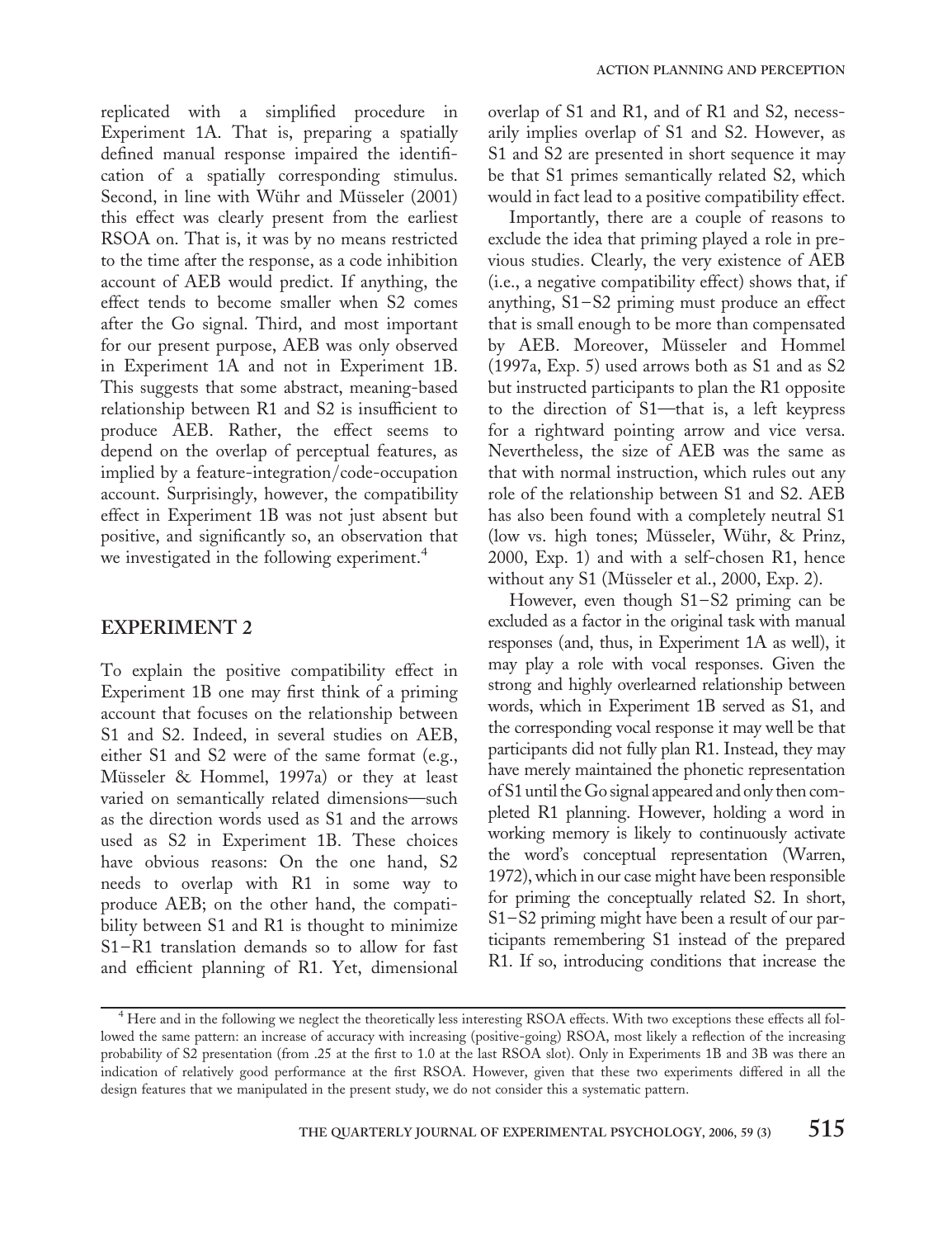likelihood that R1 is planned upon presentation of S1 should decrease or even eliminate the positive compatibility effect obtained in Experiment 1B.

Experiment 2, which used the same basic task as that in Experiment 1B, sought to increase the likelihood of fully preparing R1 in two ways. In Experiment 2A, participants were instructed with a strong emphasis on R1 speed (as measured by the reaction time to the Go signal), and they received monetary reward for quick responses. An obvious way to increase R1 performance is to fully prepare it before the Go signal is presented, so that this manipulation should increase the likelihood that S2 meets an already planned R1. According to our considerations, this should reduce or eliminate the positive compatibility effect.

Experiment 2B followed the same reasoning. If, in Experiment 1B, R1 was not fully planned, and if this was a consequence of the high compatibility between S1 and R1, replacing S1 by less compatible stimuli should make immediate planning of R1 more likely, thus reducing or eliminating the positive compatibility effect. In Experiment 2B we therefore used the numbers 1 and 2 to signal the vocal left and right responses, respectively. Lower and higher numbers are known to be associated with left and right responses, respectively (Dehaene, 1992; Dehaene & Akhavein, 1995), so that some degree of S1 and R1 compatibility still existed. However, these numbers did not share any feature overlap with the vocal utterances. Therefore, it would not be reasonable to maintain some representation of S1 instead of immediately planning R1 upon S1 onset, nor would maintaining such a representation be likely to prime the left- and right-pointing arrows used as S2.

# Method

A total of 63 adults were paid to participate, 32 in Experiment 2A and 31 in 2B. They fulfilled the same criteria as those in Experiment 1. The method was the same as that in Experiment 1B, with the following exceptions. In Experiment 2A, only the RSOAs of  $-800$  and  $-400$  ms were used. Each block contained two replications of each condition, so that block size was still 16,

as in the other experiments. The maximum reaction time for R1 was increased from 380 to 500 ms, but participants received a strict speed instruction and a monetary reward for fast R1s. Additionally, they were informed after every second experimental block about their mean reaction times in the preceding two blocks and in the two blocks before. In Experiment 2B, the only modification was that S1 did not consist of words but of the digits "1" (cuing the utterance "links") and "2" (cuing the utterance "rechts").

# Results

In Experiment 2A, only the main effect of RSOA was reliable,  $F(1, 31) = 62.93$ ,  $MSE = 6,988.57$ ,  $p < .001$ , due to higher identification rates with the shorter RSOA. However, the compatibility effect approached significance,  $F(1, 31) = 3.59$ ,  $MSE = 742.71, p = .068$ , indicating better identification performance with compatible than with incompatible R1-S2 pairings (see Table 2). In Experiment 2B, only RSOA produced a significant effect,  $F(3, 90) = 12.30, MSE = 47.07,$  $p < .001$ , while compatibility or the interaction did not,  $F_s < 0.9$ . The RSOA effect indicated that identification performance increased with increasingly positive RSOAs.

### **Discussion**

Experiment 2 was conducted to clarify why positive compatibility effects were obtained in Experiment 1—instead of the expected null effect.We considered the possibility that the high degree of compatibility between S1 and R1 has tempted subjects to maintain a memory of S1 or the spatial S1 feature rather than to plan R1 right away. This may have had two consequences. First, the spatial feature was not bound but activated, which can be assumed to prime (rather than interfere with) a feature-overlapping S2. Second, maintaining S1 may have activated semantic representations of its content, which again should have primed (rather than interfere with) a feature-overlapping S2.

Experiment 2A tested whether increasing the motivation to plan R1 would reduce the positive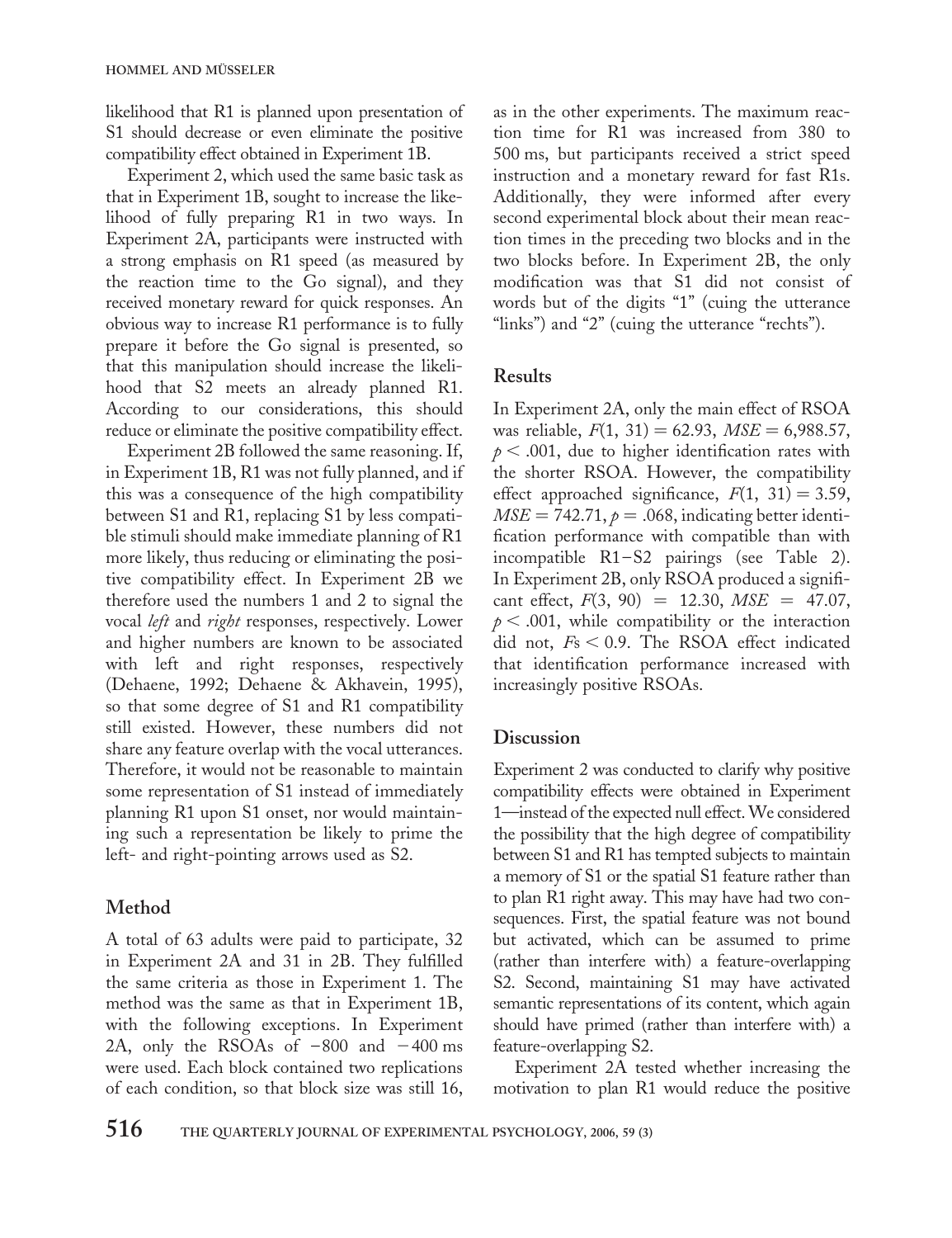compatibility effect and, indeed, the 7.6% effect of Experiment 1B dropped to a no longer reliable 5.0%. Although we hesitate to make much of the fact that the significance criterion was (just) missed, a comparison with the first two RSOAs in Experiment 1B confirmed that the reduction was significant,  $F(1, 58) = 4.87, MSE = 1,360.78,$  $p < .05$ . That is, the motivation to prepare R1 upon presentation of S1 does decrease positive priming. Experiment 2B tested whether reducing the compatibility between S1 and R1 (and, by implication, between S1 and S2) would matter and, indeed, the compatibility effect was entirely gone.

On the one hand, the natural confound between  $S1 - R1$  compatibility and  $S1 - S2$  compatibility (with a constant  $R1 - S2$  relation) does not allow us to determine whether the positive effect in Experiment 1B was due to the reluctance to plan R1, S1-S2 priming, or both. The outcome of Experiment 2A suggests that motivation to plan makes a difference, but it does not provide unequivocal evidence that planning is all that matters. Experiment 2B, in turn, eliminated the compatibility effect by means of a manipulation that can be assumed to affect both planning motivation and S1-S2 priming. Moreover, even if we could be sure that S1-S2 priming plays a role, we are unable to tell whether this is bound to rehearsing or maintaining S1.

On the other hand, however, Experiment 2 does provide strong support for the assumption that the positive effect in Experiment 1B is not related to the compatibility between R1 and S2—which varied the same way as here. In other words, the presence of a positive compatibility effect in Experiment 1B points to an interesting methodological issue but does not affect the validity of the integration hypothesis under investigation.

#### EXPERIMENT 3

Although Experiment 1 yielded preliminary evidence for a critical role of perceptual features in AEB, alternative interpretations are possible. Vocal actions may be planned in a fundamentally different fashion from manual actions, in ways that preclude any impact on perception in principle. If so, it would be premature to take the absence of AEB in Experiments 1B and 2 to indicate that interactions between action planning and perception are feature specific. To resolve this issue it is important to determine whether vocal actions can produce AEB at all. According to a feature-overlap approach this should be more likely the greater the representational overlap of action (here R1) and perceptual event (S2)—that is, the more features that action and perceptual event share. This consideration makes word stimuli an obvious choice: Visual words are assumed to activate phonological structures according to overlearned grapheme–phoneme correspondence rules (cf. the dual-route assumption of word recognition; e.g., Ellis, 1982; Humphreys & Evett, 1985), and word production operates on phonological structures to sequence syllables and segments (e.g., Roelofs, 1997). Accordingly, we again had participants plan and perform manual left–right responses (in Experiment 3A) or vocal responses consisting of the words "left" and "right" (in Experiment 3B) but paired these responses with the words "left" and "right" (i.e., their German equivalents) as S2—the masked, to-be-identified stimulus. The other aspects of the task stayed the same, except that we cued the to-be-prepared R1 by means of arrows.<sup>5</sup> As our modifications left the semantic relationships between R1 and S2 untouched, a meaning-based approach would predict AEB in both Experiments 3A and 3B. In contrast, if the overlap of perceptual and action codes would matter as much as a feature

 $5$  One may object that combining arrows (as S1) and location words (as S2) again introduces the possibility of S1–S2 interference as suggested by the outcomes of Experiments 1B and 2. However, Baldo, Shimamura, and Prinzmetal (1998) have shown that interference between arrows and location words depends strongly on the response modality. For example, when a task-relevant location word (left/right) is presented with an irrelevant (left/right) arrow, reaction times were mainly affected in a manual-response task, but hardly affected in a vocal-response task. Hence, there is little reason to expect S1 –S2 interference, especially with the unspeeded identification task used in the present experiments. In fact, we see that the outcome of Experiment 3 does not provide any evidence that arrow–word priming played a role.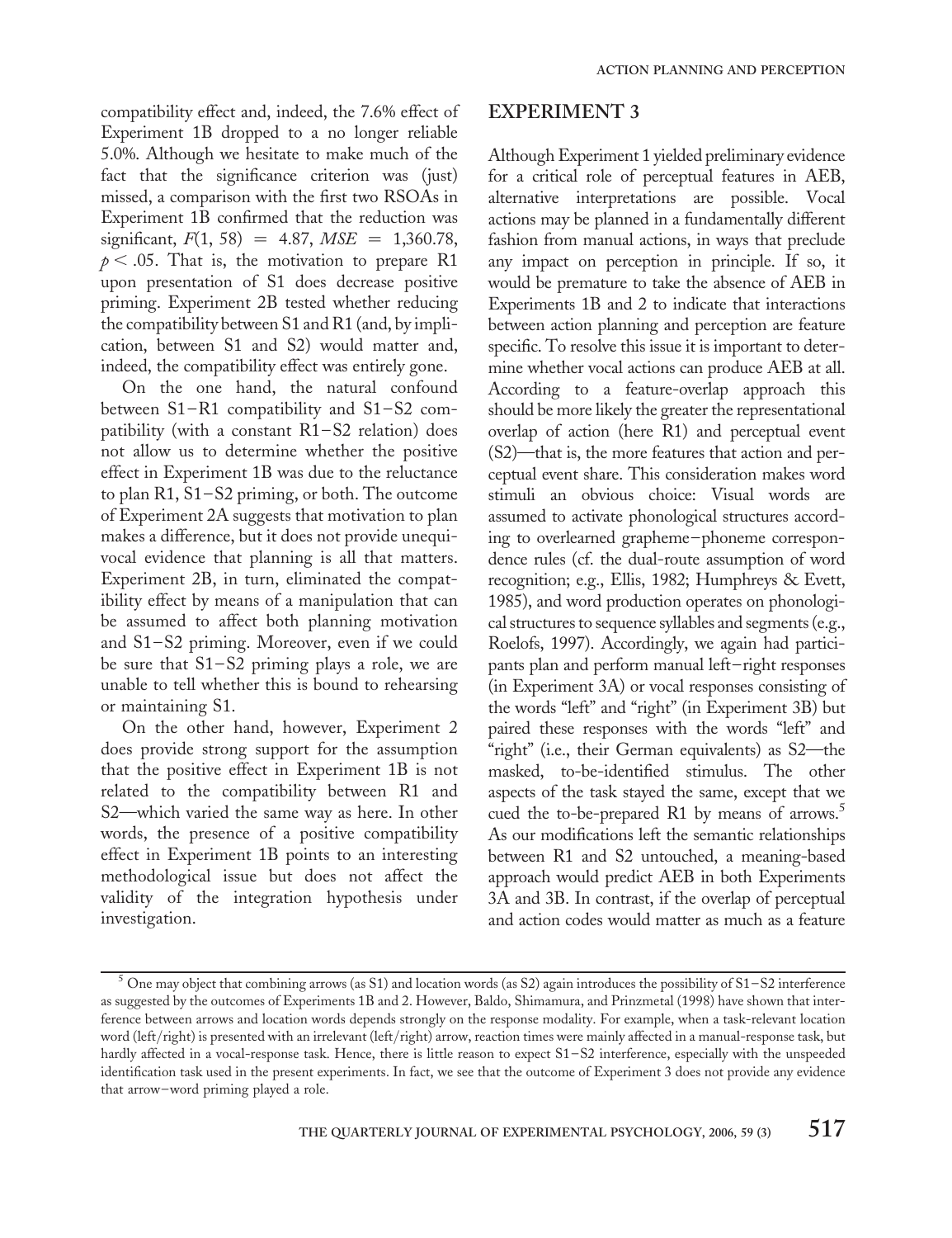account suggests, we would expect AEB in Experiment 3B but not in Experiment 3A.

# Method

A total of 47 adults were paid to participate, 24 in Experiment 3A and 23 in Experiment 3B. They fulfilled the same criteria as those in Experiment 1. The experiments were run in single sessions. The method was the same as that in Experiments 1A and 1B, respectively, with the following exceptions: S1 consisted of three left- or right-pointing arrowheads, and it was followed by a larger frame  $(100 \times 40)$ pixels). S2 consisted of the words "links" and "rechts" (German for left and right). They appeared in white centred at a position that varied randomly within a range of 5 (horizontally) by 10 (vertically) pixels around the centre of the screen. A total of 18 different, randomly varying VGA fonts from the Eizo standard set were used to make S2 identification more difficult: Helvetica, Courier, Times, Modern, Script, and Roman, each with letter sizes of  $10 \times 16$ ,  $8 \times 18$ , and  $12 \times 20$  pixels.

### Results

In Experiment 3A, the only significant finding was the main effect of RSOA,  $F(3, 69) = 9.25$ ,  $MSE = 57.98$ ,  $p < .001$ , again indicating better performance with more positive RSOAs (cf. Table 2). The other effects were far from significance,  $F_s < 1.12$ .

In Experiment 3B, the main effects of both compatibility,  $F(1, 22) = 7.31$ ,  $MSE = 106.83$ ,  $p \sim .05$ , and RSOA,  $F(3, 66) = 6.17$ ,  $MSE = 51.60, p < .01$ , were significant, while the interaction was not,  $F < 1.40$ . Compatibility between R1 and S2 produced worse performance than did incompatibility—hence, the opposite effect to that obtained in Experiment 1B. The RSOA effect indicated that identification was easier with positive than with negative RSOAs.

### **Discussion**

The outcome of Experiment 3 is clear-cut: As expected, AEB was restricted to Experiment 3B,

where R1 and S2 were hypothesized to overlap in terms of phonetic codes, but did not occur in Experiment 3A, where only the meanings of R1 and S2 were related. This pattern has important theoretical implications. One is that AEB can in fact be demonstrated for other than manual responses and for other than arrow stimuli. This means that the failure of Experiment 1B to produce AEB cannot be attributed to the response mode per se, but must have something to do with the relationship between R1 and S2. As suggested by the presence of AEB in Experiment 3B but not 3A, AEB seems to be restricted to R1-S2 combinations that either directly share perceivable features (as in Experiment 1A) or overlap in perceptual features not directly given but strongly associated with the perceived features (as in Experiment 3B). In contrast, mere overlap in meaning does not suffice to produce AEB.

# GENERAL DISCUSSION

The aim of the present study was twofold. First, we wanted to see whether AEB is based on the overlap between R1 and S2 in terms of meaning, or whether a more specific overlap in terms of perceptual features is necessary. The outcome allows for an answer to this question in favour of the latter alternative. When R1-S2 overlap was restricted to meaning, as in Experiments 1B, 2, and 3A, no evidence of AEB was obtained. In contrast, when perceptual or perceptually derived features overlapped, as in Experiments 1A and 3B, AEB did occur. Obviously, then, AEB reflects a problem that arises from the fact that perceptual or perceptually derived codes are shared by processes of action planning and perceptual processes.

Second, we wanted to see whether AEB occurs with manual actions only or with other actions as well. Here we compared manual left-right keypresses and vocal "left"-"right" responses, and evidence of AEB was obtained for either response mode under the appropriate conditions. In view of the considerable difference between both the two response types and the two types of  $R1-S2$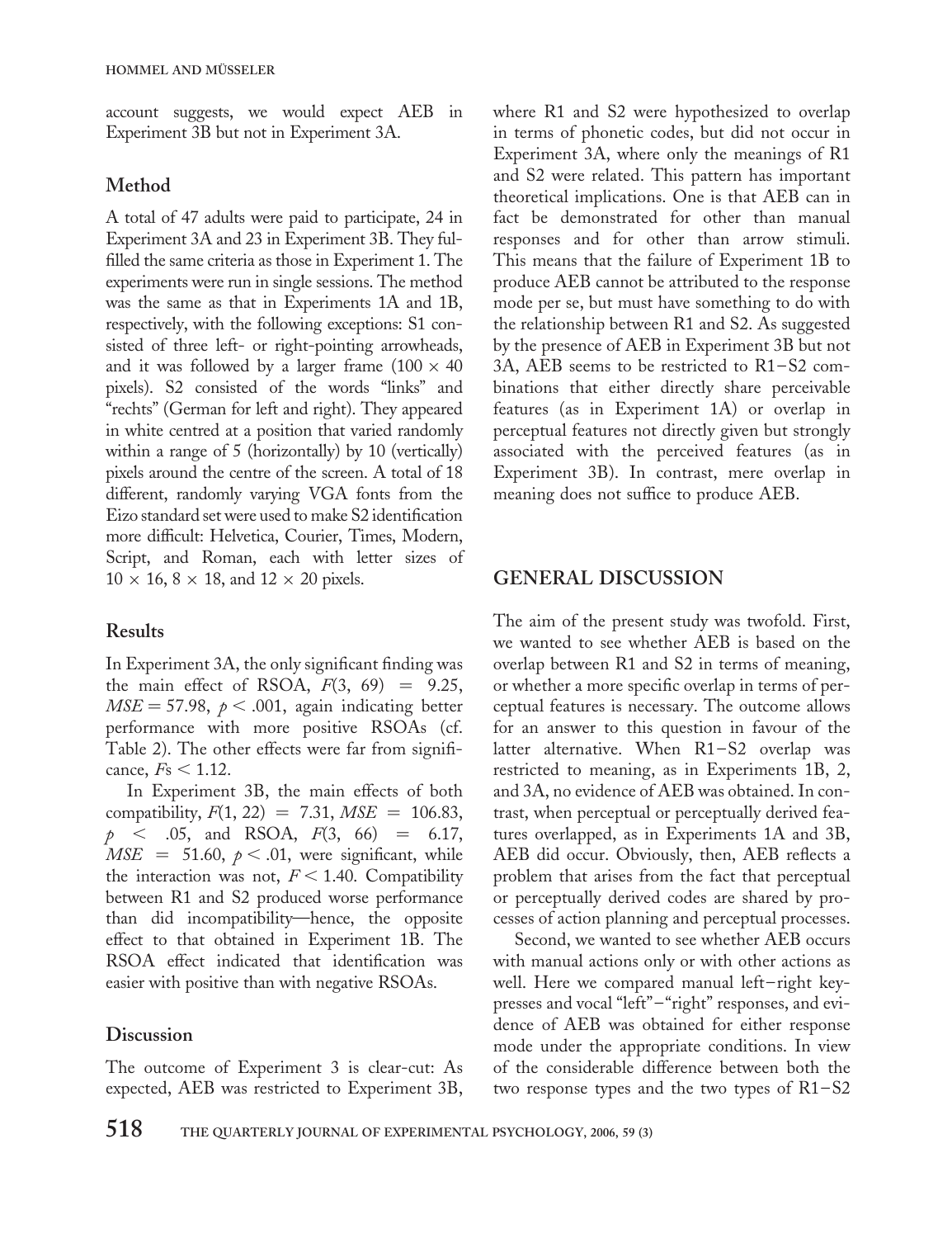relationship, this is an outcome that encourages us to think of AEB as a rather general effect.

#### Theoretical implications

Taken together our findings provide support for an account of AEB in terms of feature integration. Figure 2 gives an overview of how this account explains the results (cf. Stoet & Hommel, 1999). In case of a manual action, the action plan includes a spatial feature (here: LEFT for a left keypress) as well as some other features describing the planned action (here: F1 and F2, e.g., representing speed and force). If the stimulus is an arrow, it also has a spatial feature, among other features (here: F3 and F4, e.g., representing shape and colour). In case of an incompatible condition (see first row), hence if the manual R1 and the S2 arrow do not overlap, the representation of S2 does not share any feature with the plan of R1, so that no AEB is to be expected. However, with a compatible condition (see third row) the feature needed to represent S2 has already been integrated into the action plan for R1, so that it is more difficult to access.<sup>6</sup> This difficulty delays the integration of S2 features so that, when it eventually takes place, the mask will sometimes have already overwritten the spatial information. Accordingly, it is not available for judging the direction of S2, which is reflected by the higher error rate in compatible than in incompatible conditions as observed in Experiment 1A.

Things are similar, although a bit more complicated, in the case of a vocal R1. Uttering a word is a sequential action, so that the critical action features will be more than one. In Figure 2 we have assumed that they consist of phonetic letter codes with inhibitory forward associations to produce the sequence in the correct order—an



Figure 2. Accounting for the findings in terms of feature integration. Action plans (of R1) are shown in the left column, stimulus (S1) representations in the right column. The examples refer to a left manual action paired with either a rightward pointing arrow (first row) or a leftward pointing arrow (third row), and to the vocal utterance "left" paired with either the word "right" (second row) or the word "left" (fourth row). Note that spatial or phonetic features are shared in case of  $R1-S2$ feature overlap.

adaptation of Rumelhart and Norman's (1982) typing model.<sup>7</sup> Again, there is no coding problem with an incompatible condition, such as if the R1 "left" is paired with the visually presented

<sup>7</sup> Note that preferring another, for instance, hierarchical model of speech control (e.g., Gordon & Meyer, 1984) does not touch the basic logic of our approach.

<sup>6</sup> In which way the access is complicated and how it is eventually mastered depend on how one envisions feature integration to be realized in the brain. One possibility would be that integration entrains the neural codes so to oscillate in a synchronous fashion (e.g., Singer, 1994; for an overview, see Traub, Jeffreys, & Whittington, 1999). This would allow more than one network of codes (i.e., integrated representation) to be active at one time by introducing a phase lag between the activity of different networks. If so, the access problem in representing S2 might consist in entraining a spatial code that is already integrated into another network (the plan of R1) and therefore oscillates in a wrong phase. However, the neurophysiological details of feature integration are under heated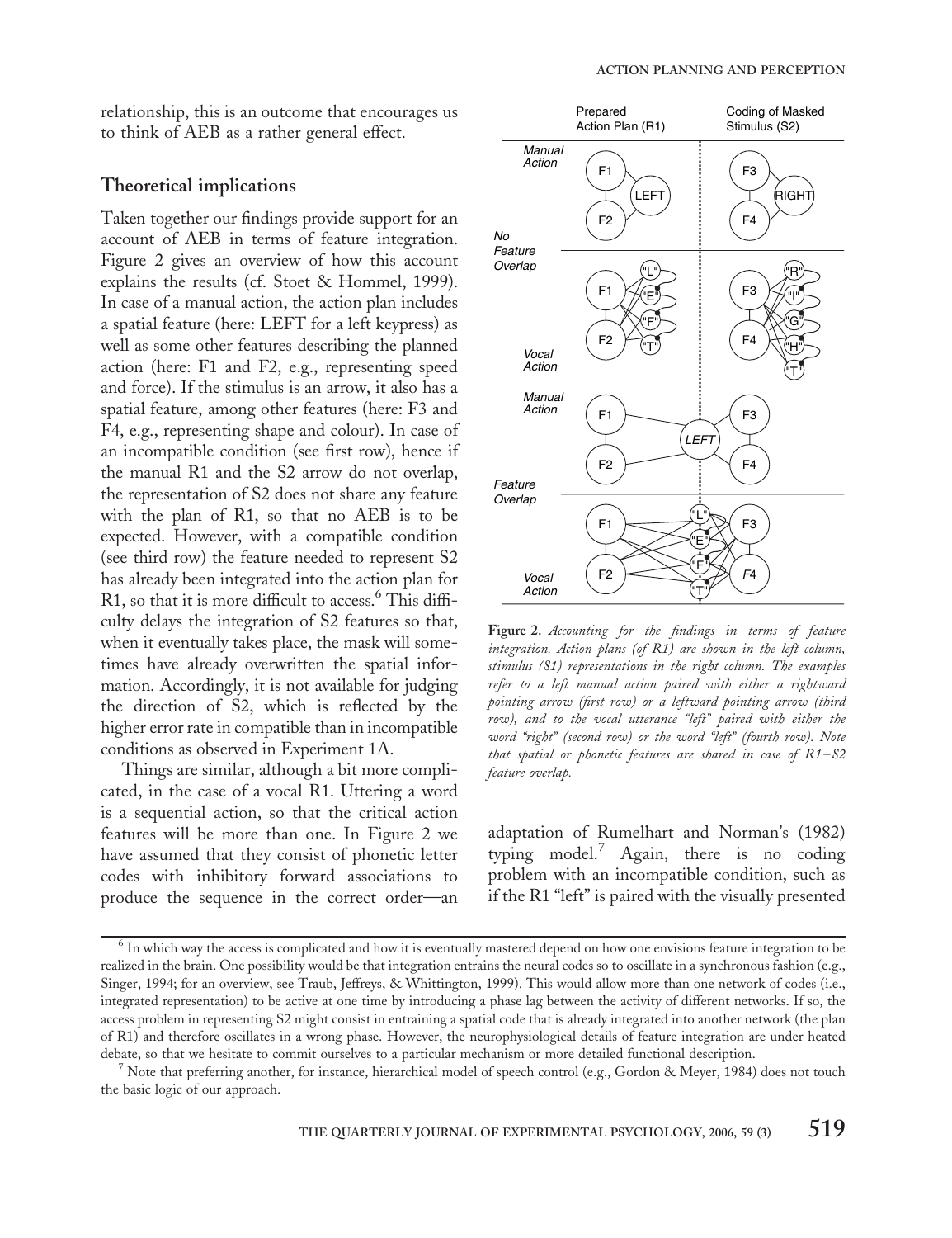and phonetically encoded word "right" (see second row). However, with compatibility between R1 and S2 (see fourth row), representing S2 requires access to codes that are already integrated into the plan of R1. Again, solving this problem requires time, so that the integration of S2 will be delayed and error prone, consistent with our findings in Experiment 3B. With other combinations, such as manual actions and words or vocal actions with arrows, no spatial or phonetic features are shared between the plan of R1 and the representation of S2. Hence, no compatibility effect is expected, and, indeed, none is obtained.

There are several alternatives for how to deal with the role of semantics. One possibility is that action planning always takes place at the level of perceptually defined feature codes. These feature codes are likely to be associated with related semantic nodes, so that activating a semantic node will spread activation to the feature codes, but the semantic node will not become an integral part of the action plan. In other words, action planning may involve the binding of features but not of meanings. Accordingly, planning an action blocks other processes from using plan-related feature codes but not plan-related semantic nodes. Another possibility is that the level of planning changes with what is being planned. For instance, one may consider that planning the production of a sentence or a dance involves assigning particular meanings to particular elements of the action sequence. This may bind semantic nodes to representations of these elements and thus occupy the respective meanings. The available evidence does not allow us to decide between these possibilities but systematic manipulations of the level of abstraction on which action planning takes place will provide us with the necessary information.

It is interesting to note that our scenario is consistent with recent findings from neuroimaging studies. Schubotz and von Cramon (Schubotz, Friederici, & von Cramon, 2000; Schubotz & von Cramon, 2001, 2002) observed that a purely perceptual oddball task (monitoring a visual or auditory sequence for an event that violates the sequential structure) makes use of neural structures in the premotor area, as indicated by increased BOLD

activity. More specifically, anticipating a perceptual oddball in terms of shape, location, or rhythm recruited premotor structures that are known to be involved in grasping, pointing, and tapping actions, respectively. According to Schubotz and von Cramon (2003), this may suggest that premotor areas house both efferent codes taking care of the motor aspects of actions and afferent codes specifying the perceptual consequences that these actions are expected to have. This consideration has received support from a recent PET study on the representation of learned action effects (Elsner et al., 2002). Subjects were presented with actioncontingent tones before performing a tone-monitoring task in the scanner. In contrast to neutral tones, listening to the previously self-produced tones activated premotor areas that are known to be involved in voluntary action planning. Hence, there is increasing evidence that the same neural structures are involved in perception and action planning, which makes it plausible that planning an action can impair the perception of an object to the degree that action and object make use of the same neural codes.

This approach has widespread implications, and it fits nicely with Stoet and Hommel's (1999) findings. In their study, participants first planned a movement with the left or right hand (Action A) and then performed a speeded left– right binarychoice response (Action B), before eventually carrying out A.Most interestingly, performance on B was impaired if its features overlapped with A, such as when both actions were carried out with the same hand or with hand and foot on the same side of the body. Indeed, this is what a feature-integration approach would suggest: If planning A integrates a spatial feature that is also required for plan B, the time needed to plan B should be prolonged.

This idea can be also applied for processing two visual events. If perceiving an event A integrates a spatial feature that is also required for perceiving an event B, the identification needed to perceive B should be impaired. In the study of Wühr and colleagues (Wühr & Müsseler, 2005, see also Wühr & Müsseler, in press), participants were presented with two left- or right-pointing arrows, one appearing above and the other appearing below fixation.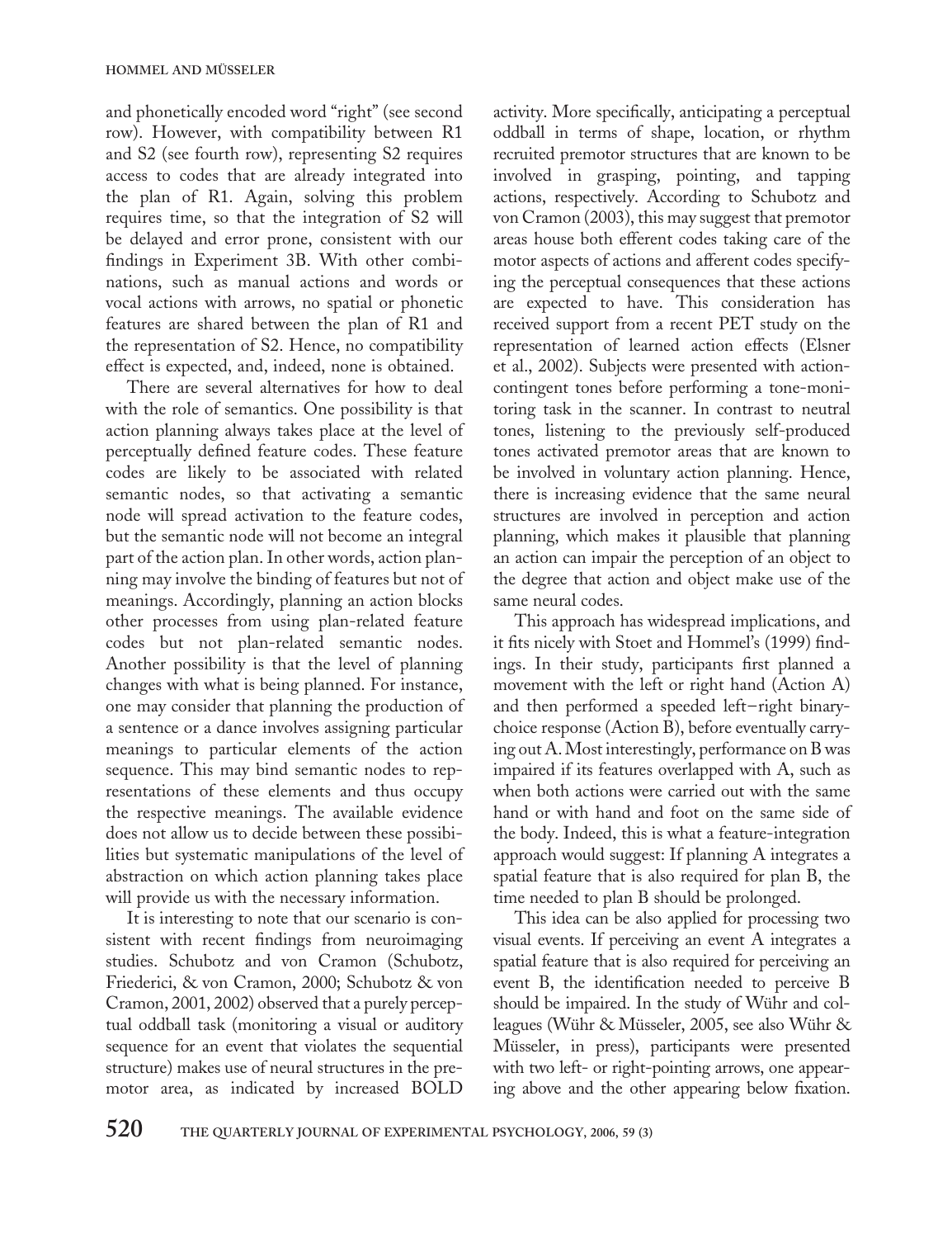After a brief presentation period, one of the two stimuli was pattern masked. The participants' task was to respond to the masked stimulus (the target) and to ignore the unmasked stimulus (the distractor). When presented before the target, identical distractors impede target processing due to code integration. However, when presented simultaneously with the target, identical distractors provide common code activation and thus facilitate target processing.

#### Relation to other approaches

Our approach is based on the ideomotor notion that actions are cognitively represented in terms of their perceived effects (James, 1890; Lotze, 1852), which rather directly leads to the expectation that perception and action planning interact (Greenwald, 1970). Indeed, the outcome of the present study strongly suggests that AEB only occurs if the action and the to-be-perceived stimulus are ideomotor compatible. However, as we have argued elsewhere (Hommel et al., 2001a), this characterization only holds if the original ideomotor account is enriched by a number of further assumptions. Three additional assumptions are essential for present purposes:

First, we need to assume that actions are not, or not only, represented by codes of their proximal features (an assumption that has been made by some ideomotor approaches and has been attributed to even more) but by codes of their distal features (as well). Without such an assumption, ideomotor approaches could not explain why moving a right finger is compatible with perceiving a right-pointing arrowhead: These two events refer to the same relative distal location, but the kinaesthetic feedback from the finger bears no similarity to the retinal pattern evoked by the arrowhead (cf. Prinz, 1992).

Second, we need to assume that perceptual events and action plans are represented in a distributed fashion—that is, in terms of the features of these events and by feature codes that can be addressed independently of each other. Without this assumption, it would be difficult to explain why mere similarity (i.e., feature overlap) is sufficient to create compatibility phenomena and even harder to explain why blindness effects occur.

Third, we need to assume that planning an action has consequences for the feature codes involved that are negative for the processing of other, feature overlapping, events. Up to now, no ideomotor or ideomotorically inspired approach other than the theory of event coding (TEC; Hommel et al., 2001a) can account for the blindness effects demonstrated here. For instance, the well-established dimensional overlap model of S –R compatibility (Kornblum, Hasbroucq, & Osman, 1990) provides no mechanism that could explain why such interactions produce negative effects.

In a broader sense, the present code-occupation/integration account is consistent with compatibility models that distinguish between multiple-processing systems, commonly one responsible for spatial stimuli and manual – spatial responses and another for verbal stimuli and vocal responses (Barber & O'Leary, 1997; Glaser & Glaser, 1989; Lu, 1997; Virzi & Egeth, 1985). The assumption is that stimuli and responses interact only, or at least more heavily, if they are processed in the same system. Again, this fits nicely with our observation that blindness effects only occur for the combinations of spatial stimuli and spatially defined manual responses and of verbal stimuli and vocal responses. The theoretical weakness of systems approaches is that the definition of, and the distinction between, systems is commonly driven by the data but not by a principled theoretical framework. However, in view of Schubotz and von Cramon's (2003) observation of systematic relationships between particular action categories and action-related stimulus dimensions, a marriage between ideomotor and systems approaches seems both feasible and promising: Functional and neural "processing systems" may be neural networks integrating the efferent codes of a particular type or class of action with the afferent codes representing the perceptual feedback that actions of this type have been learned to produce.

To summarize, planning a manual or vocal action impairs the concurrent identification of a featureoverlapping visual event. In contrast, mere overlap in meaning does not suffice to affect perception. As it seems, planning an action comprises the temporary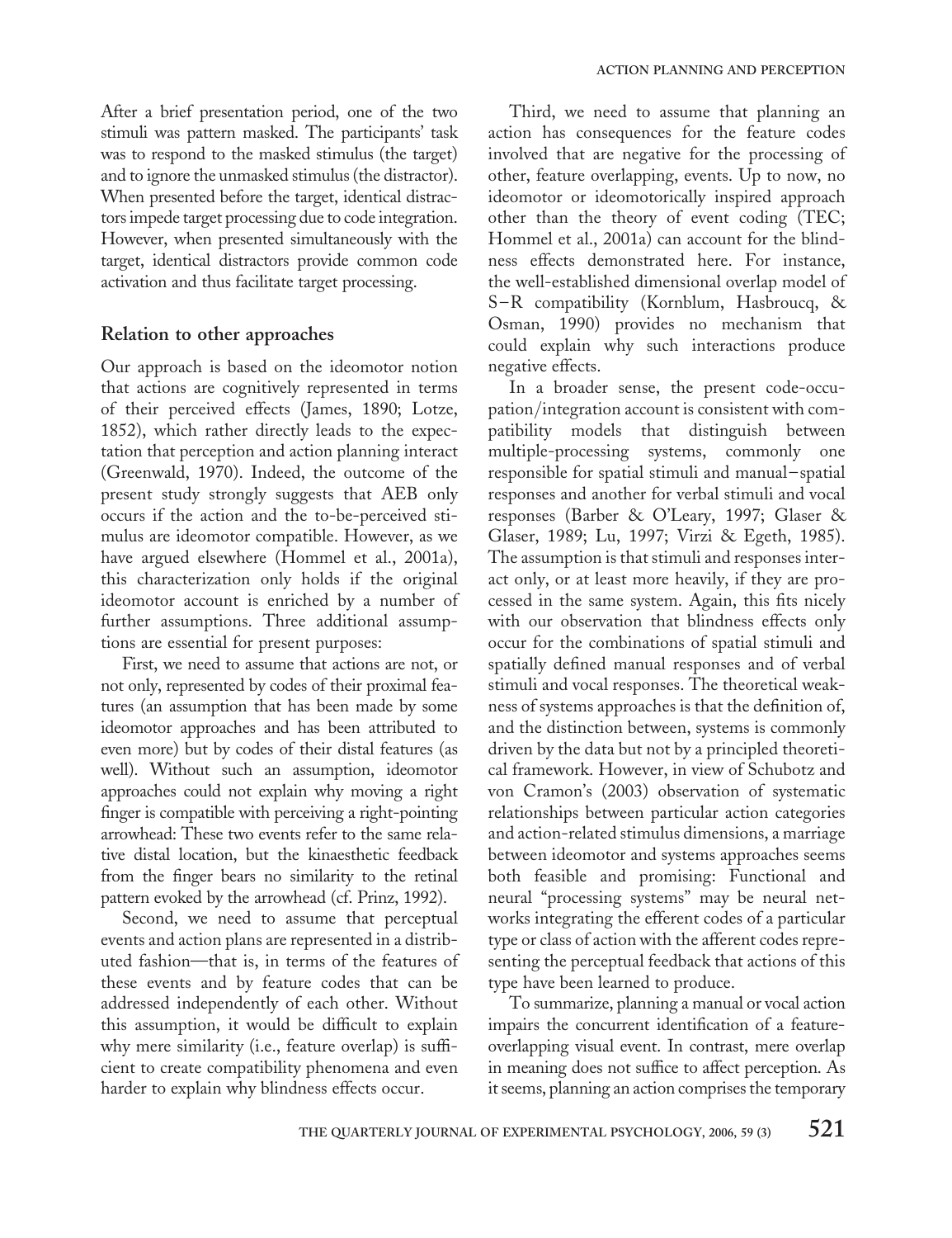integration of codes representing the features of that action. Once a feature code is integrated, its accessibility for other representational processes is reduced, and, thus, the formation of the corresponding representation is impaired. Together with previous findings along these lines, our observation represents a major challenge of the idea that human information processing is a one-way street from perception to action. Instead, action can affect perception just as it is affected by it—a fact that is only beginning to receive the attention it deserves.

> Original manuscript received 29 March 2004 Accepted revision received 10 December 2004 PrEview proof published online 13 July 2005

### **REFERENCES**

- Baldo, J. V., Shimamura, A. P., & Prinzmetal, W. (1998). Mapping symbols to response modalities: Interference effects on stroop-like tasks. Perception & Psychophysics, 60, 427– 437.
- Barber, P., & O'Leary, M. (1997). The relevance of salience: Towards an activational account of irrelevant stimulus – response compatibility effects. In B. Hommel & W. Prinz (Eds.), Theoretical issues in  $stimulus-response$  compatibility (pp.  $135-172$ ). Amsterdam: Elsevier.
- Caessens, B., Lammertyn, J., Van der Goten, K., De Vooght, G., & Hommel, B. (1997, December). Temporal characteristics of action planning. Paper presented at the 6th Wintercongres van de Nederlandse Vereniging voor Psychonomie, Egmond aan Zee, The Netherlands.
- Caessens, B., & Vandierendonck, A. (2002). Inhibition and blindness to response-compatible stimuli: A reappraisal. Acta Psychologica, 111, 45-57.
- Dehaene, S. (1992). Varieties of numerical abilities. Cognition,  $44, 1-42$ .
- Dehaene, S., & Akhavein, R. (1995). Attention, automaticity, and levels of representation in number processing. Journal of Experimental Psychology: Learning, Memory, and Cognition, 21, 314-326.
- Ellis, A. W. (1982). Spelling and writing (and reading and speaking). In A. W. Ellis (Ed.), Normality and pathology in cognitive function (pp.  $113-146$ ). London: Academic Press.
- Elsner, B., Hommel, B., Mentschel, C., Drzezga, A., Prinz, W., Conrad, B., & Siebner, H. (2002).

Linking actions and their perceivable consequences in the human brain. Neuroimage, 17, 364-372.

- Glaser, W. R., & Glaser, M. O. (1989). Context effects in Stroop-like word and picture processing. Journal of Experimental Psychology: General, 118, 13 –42.
- Gordon, P. C., & Meyer, D. E. (1984). Perceptualmotor processing of phonetic features in speech. Journal of Experimental Psychology: Human Perception and Performance, 10, 153-178.
- Greenwald, A. G. (1970). Sensory feedback mechanisms in performance control:With special reference to the ideomotor mechanism. Psychological Review, 77, 73–99.
- Hommel, B. (1998). Automatic stimulus-response translation in dual-task performance. Journal of Experimental Psychology: Human Perception and Performance, 24, 1368– 1384.
- Hommel, B., Müsseler, J., Aschersleben, G., & Prinz, W. (2001a). The theory of event coding (TEC). A framework for perception and action. Behavioral & Brain Sciences, 24, 849– 937.
- Hommel, B., Pratt, J., Colzato, L., & Godijn, R. (2001b). Symbolic control of visual attention. Psychological Science, 12, 360-365.
- Hommel, B., & Prinz, W. (Eds.). (1997). Theoretical issues in stimulus–response compatibility. Amsterdam: Elsevier.
- Humphreys, G. W., & Evett, L. J. (1985). Are there independent lexical and nonlexical routes in word processing? An evaluation of the dual-route theory of reading. Behavioral and Brain Sciences, 8, 689– 740.
- James, W. (1890). The principles of psychology (Vol. 2). New York: Dover Publications.
- Kopp, B., Mattler, U., & Rist, F. (1994). Selective attention and response competition in schizophrenic patients. Psychiatry Research, 53, 129-139.
- Kornblum, S., Hasbroucq, T., & Osman, A. (1990). Dimensional overlap: Cognitive basis for stimulus response compatibility. A model and taxonomy. Psychological Review, 97, 253-270.
- Lotze, R. H. (1852). Medicinische Psychologie oder die Physiologie der Seele. Leipzig, Germany: Weidmann'sche Buchhandlung.
- Lu, C. H. (1997). Correspondence effects for irrelevant information in choice-reaction tasks: Characterizing the stimulus – response relations and the processing dynamics. In B. Hommel & W. Prinz (Eds.), Theoretical issues in stimulus–response compatibility (pp. 85 – 118). Amsterdam: Elsevier.
- MacKay, D. G. (1986). Self-inhibition and the disruptive effects of internal and external feedback in skilled behavior. In H. Heuer & C. Fromm (Eds.),